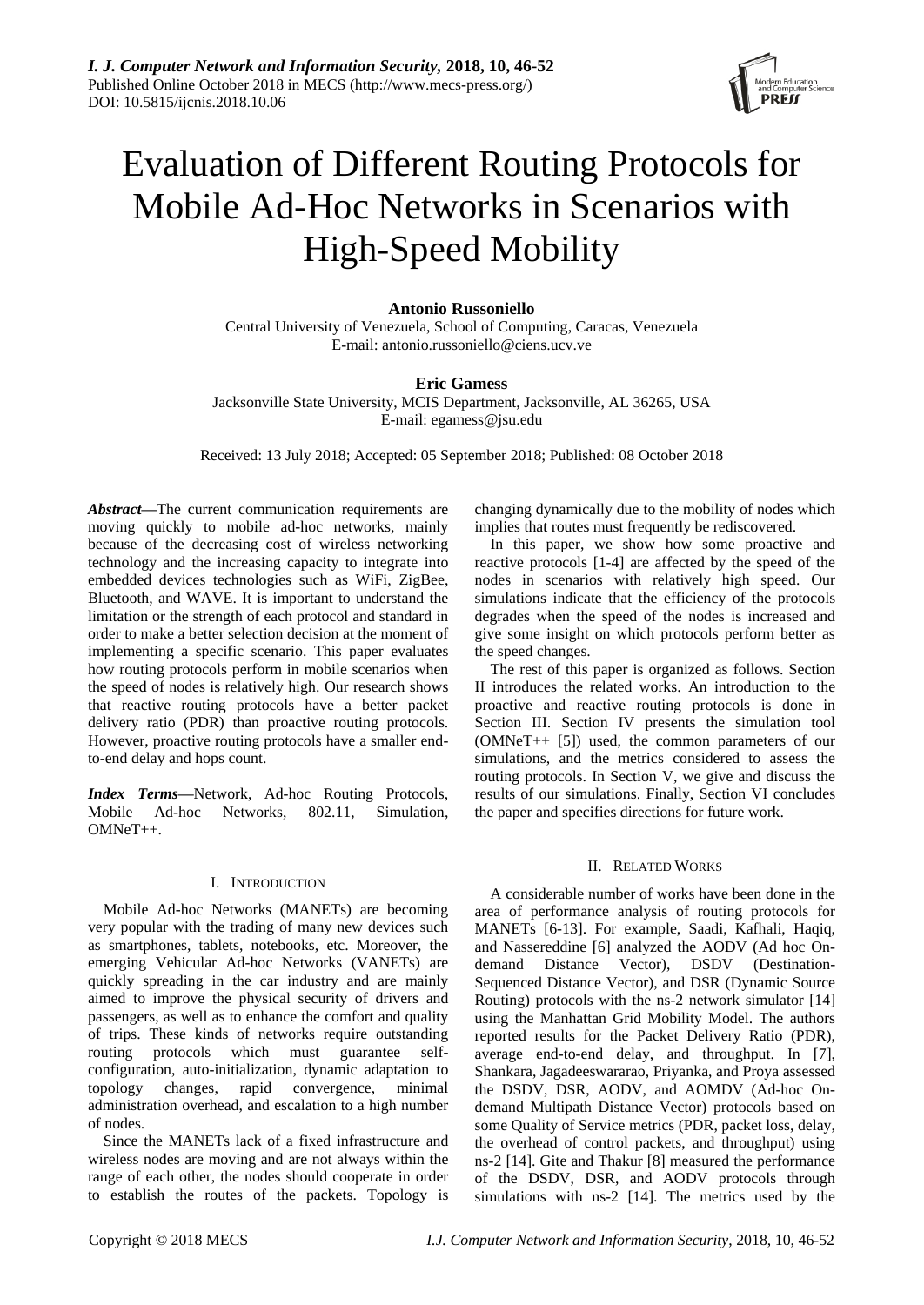authors included the throughput, PDR, routing overhead, and packet drop. Mumtaz and Niaz [9] evaluated the performance of the ADV (Adaptive Distance Vector), AODV, and DSDV protocols using the NCTUns 6.0 simulator, comparing packet dropped, packet collision, and throughput. Goel and Goyal [10] studied the performance of the DSDV, AODV, and OLSR (Optimized Link State Routing) protocols, using various performance differential metrics like the PDR, total energy consumption, and throughput, with ns-3 [15]. In [11], Geetika and Tyagi performed a comparative analysis of the DSR, DSDV, AODV, ZRP (Zone Routing Protocol), and TORA (Temporally Ordered Routing Algorithm) protocols. They reported metrics such as the PDR, throughput, average end-to-end delay, packets dropped, sending jitter, and receiving jitter using a maximum of 50 nodes.

Unlike our research, in all the previous works, the nodes were moving at relatively low speed. Also, most of the research done in the area are simulations with a very low number of nodes.

## III. BACKGROUND

There are three classes for routing protocols for MANET: (1) the proactive routing protocols or tabledriven which maintain an updated list of destination nodes with their routes, (2) the reactive routing protocols or on-demand protocols where the routes are discovered on demand by flooding the network with route request packets, and (3) the hybrid routing protocols using a mixture of the proactive and reactive protocols. The latter ones can be used to find a balance between the proactive and reactive protocols. Some of the most popular hybrid protocols are the Core Extraction Distributed Ad-hoc Routing Protocol (CEDAR) [16], Zone Routing Protocol (ZRP) [16], and Zone based Hierarchical Link State Routing Protocol (ZHLS) [16].

As we will be focused in this paper on proactive and reactive protocols, let us mention and briefly describe some of these protocols.

## *A. Proactive Routing Protocols*

Proactive routing protocols actively maintain fresh lists of destinations and their routes. Hence, the routing information is periodically distributed which implies a considerable administration overhead over the data network to maintain routes. However, when a node needs to send a packet, the route to the destination is already known, which minimizes the route discovery delay. A brief description of the proactive protocols (DSDV, OLSR, and BATMAN [17]) that we selected for our research is presented below. It is worth mentioning that we selected these proactive routing protocols since they are implemented in OMNeT++/INET [5] and they are popular in the community.

*Destination Sequenced Distance Vector (DSDV):* this protocol is based on the Bellman-Ford routing mechanism. It maintains loop free routes and minimizes

the number of hops. The routing information is exchanged just when significant information has to be propagated [18]. The routing tables have entries for all the destination nodes and the hops to reach them.

*Optimized Link State Routing (OLSR):* it is also called the table-driven protocol because it stores and updates the routing table periodically. The protocol maintains track of routing tables to provide a route when it is needed. Whenever a change in the topology is presented, all the nodes will be informed by flooding the network. OSLR is very efficient to reduce the route discovery delay.

*Better Approach To Mobile Ad-hoc Networking (BATMAN):* periodically, every node sends a broadcast message to all nodes in the network informing its presence. Later, the neighbors relay this message to their own neighbors. Finally, all nodes in the network share the same information and can find the best way to reach a specific destination node.

## *B. Reactive Routing Protocols*

In reactive routing protocols, routes are discovered when they are needed, resulting in a higher latency compared to proactive routing protocols. Also, the continuous flooding of the discovery process combined with a very dynamic topology can temporarily clog the network and increase the packet loss. A short introduction of the reactive protocols (DYMO, DSR, and AODV) that we selected for our research is given next. It is worth to clarify that we selected these reactive routing protocols for their popularity and their availability in  $OMNeT++/$ INET.

*Dynamic MANET On-demand (DYMO):* determines unicast routes between nodes in the network. When a node wants to transmit information to another node, a route request (RREQ) is transmitted to all nodes in the range. When a node receives a route reply (RREP), it appends information about itself in the RREP and sends it as a unicast packet to all nearby nodes [19].

*Dynamic Source Routing (DSR):* is an on-demand routing protocol that supports self-organizing and selfconfiguration. The protocol is composed of route discovery and route maintenance.

*Ad-hoc On-Demand Distance Vector (AODV):* supports unicast and multicast packet transmission. It is the unique of the on-demand algorithms that incorporates multicast communication [18]. AODV has a lower overhead when compared to DSR, since the packet contains only the destination address [18].

#### IV. SIMULATIONS

In order to simulate the scenarios, we used the OMNeT++ [5] simulator due to its robust implementation, high number of networking models, and helpful GUI [20]. Additionally, it is worth to mention that OMNeT++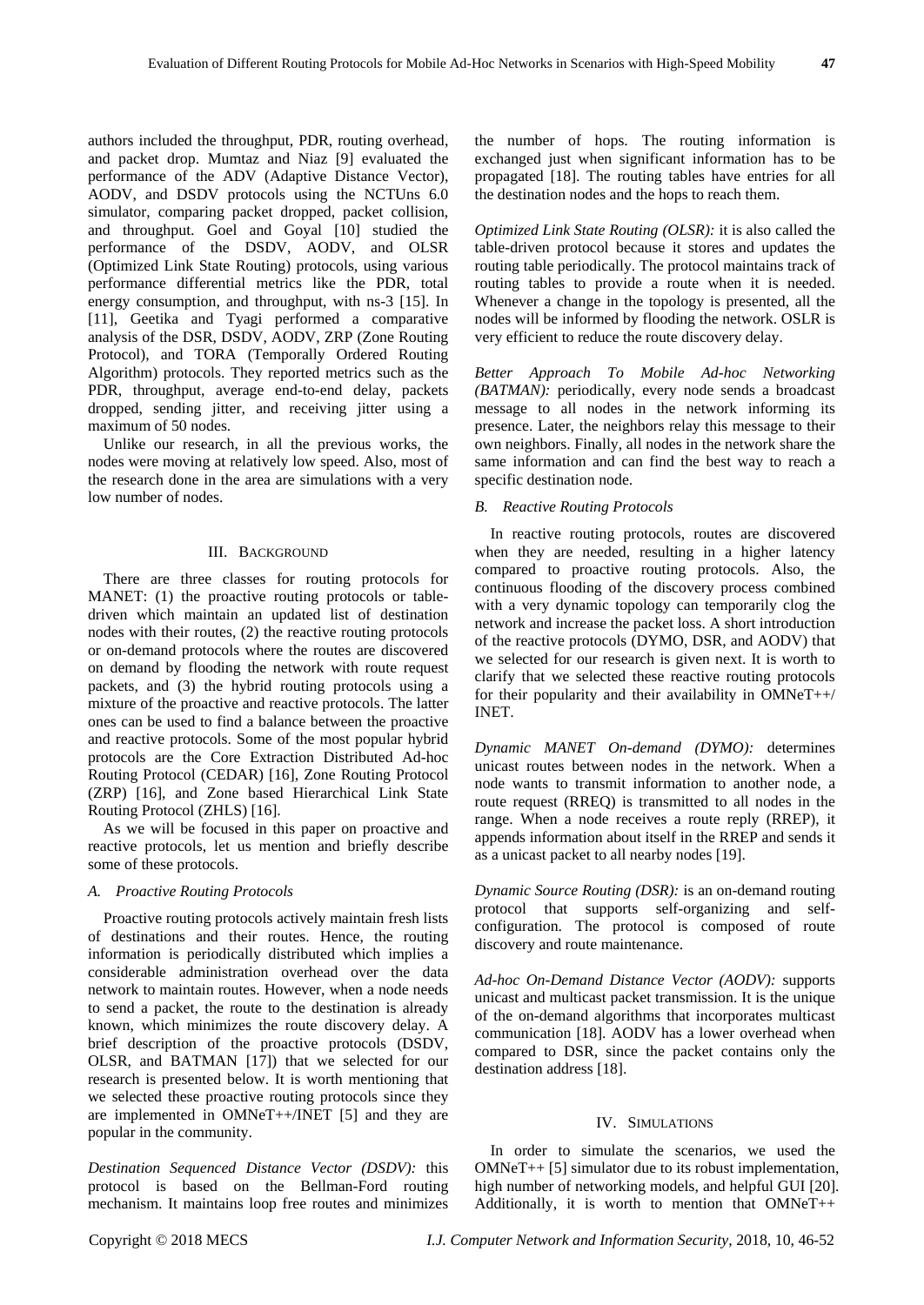supports a considerable number of protocols used in MANET, it is well documented, and it has been debugged for years.

Table 1 shows the common parameters defined in our simulations. We used these values unless otherwise specified. For the transmission standard, we selected IEEE 802.11b with a range of frequencies centered around 2.4 GHz, and a bit rate of 11 Mbps. We chose the mass mobility model [21], intended to model node movement during which the nodes have momentum, and thus do not start, stop, or turn abruptly. When a node hits a wall of the grid, it reflects off the wall at the same angle. For all our simulations, the total simulation time was 30 sec. During the simulations, each node was periodically sending UDP datagrams, with a payload size between 100 and 500 bytes (referred as Message Length in Table 1). The free space propagation model selected allows the signal to travel from the source to the destination by following a straight line, without encountering neither absorbing obstacles nor reflecting surfaces.

| <b>Parameter</b>                                  | <b>Value</b>                                                                                                    |  |  |
|---------------------------------------------------|-----------------------------------------------------------------------------------------------------------------|--|--|
| Simulator                                         | $OMNeT++$ (version 4.4.1) / INET                                                                                |  |  |
| Protocols                                         | AODV, DSR, DSDV, BATMAN,<br>DYMO, OLSR                                                                          |  |  |
| <b>MAC Layer Protocol</b>                         | <b>IEEE 802.11b</b>                                                                                             |  |  |
| Number of Nodes                                   | 100                                                                                                             |  |  |
| Simulation Time                                   | 30 <sub>sec</sub>                                                                                               |  |  |
| Grid                                              | 850x850                                                                                                         |  |  |
| <b>Mobility Model</b>                             | <b>Mass Mobility</b>                                                                                            |  |  |
| Speed of Nodes                                    | 0, 5, 10, 15, 20, 25, 30 mps                                                                                    |  |  |
| <b>Transport Protocol</b>                         | <b>UDP</b>                                                                                                      |  |  |
| Message Length                                    | Different values were used in the<br>simulations depending on the<br>scenario: 100, 200, 300, 400, 500<br>bytes |  |  |
| Send Interval between<br>Consecutive Data Packets | $0.125$ s                                                                                                       |  |  |
| Propagation Model                                 | Free Space Propagation                                                                                          |  |  |
| Frequency                                         | 2.4 GHz                                                                                                         |  |  |
| <b>Bit Rate</b>                                   | 11 Mbps                                                                                                         |  |  |
| <b>Thermal Noise</b>                              | $-110$ dBm                                                                                                      |  |  |
| Radio SNIR Threshold                              | 4 dB                                                                                                            |  |  |

To calculate the radio sensitivity in dBm, we used Formula (1). D is the desired transmission range in meters. F is the frequency in Hz, in our case 2.4 GHz. C is the speed of light in the vacuum in mps (meters per second), that is 300,000,000 mps. Tp is the transmission power in mW, for our research we took  $Tp = 2.0$  mW.

$$
R_p = 10\log_{10}\left[T_p \left(\frac{c}{4\pi DF}\right)^2\right],\tag{1}
$$

Table 2 shows the radio transmission power, the radio sensitivity, and the frequency per each transmission range used in the simulations:

|  |  | Table 2. Radio Sensitivity for Transmission Ranges of 100, 150, and |  |  |  |
|--|--|---------------------------------------------------------------------|--|--|--|
|  |  | 200 Meters                                                          |  |  |  |

|                                     | <b>Transmission Range</b> |                  |                  |  |  |
|-------------------------------------|---------------------------|------------------|------------------|--|--|
| Transmission Range $(D)$            | $100 \text{ m}$           | $150 \text{ m}$  | $200 \text{ m}$  |  |  |
| Frequency $(F)$                     | $2.4$ GHz                 | $2.4$ GHz        | $2.4$ GHz        |  |  |
| Radio Transmission<br>Power $(T_p)$ | $2.0 \text{ mW}$          | $2.0 \text{ mW}$ | $2.0 \text{ mW}$ |  |  |
| Radio Sensitivity $(R_n)$           | $-77.03$<br>dBm           | $-80.55$<br>dBm  | $-83.05$<br>dBm  |  |  |

In order to assess the performance of each protocol, we used three metrics in this paper:

- *Packet Delivery Ratio (PDR):* the ratio of the number of data packets delivered to destinations over the number of packets generated by the sources [22-23].
- *Average Hops Count:* average number of hops for data packets delivered to destinations [22-23].
- *Average End-to-End Delay:* includes all possible delays caused by route discovery, queuing at the interface queue, retransmission delays at the MAC layer, propagation and transmission times [22-23].

## V. RESULTS

The packet delivery ratio, the average hops count, and the average end-to-end delay were measured initially for three scenarios (A, B, and C).

## *A. Scenario A*

This scenario defines a network with 100 nodes and a transmission range of 100 m. The message length was fixed to 500 bytes. We varied the speed of the nodes from 0 to 30 mps in steps of 5 mps (0, 5, 10, 15, 20, 25, and 30 mps).

For our simulations, Figs. 1, 2, and 3 depict the PDR, hops count, and end-to-end delay, respectively. We can see how the increasing speed affects the metrics for all the routing protocols.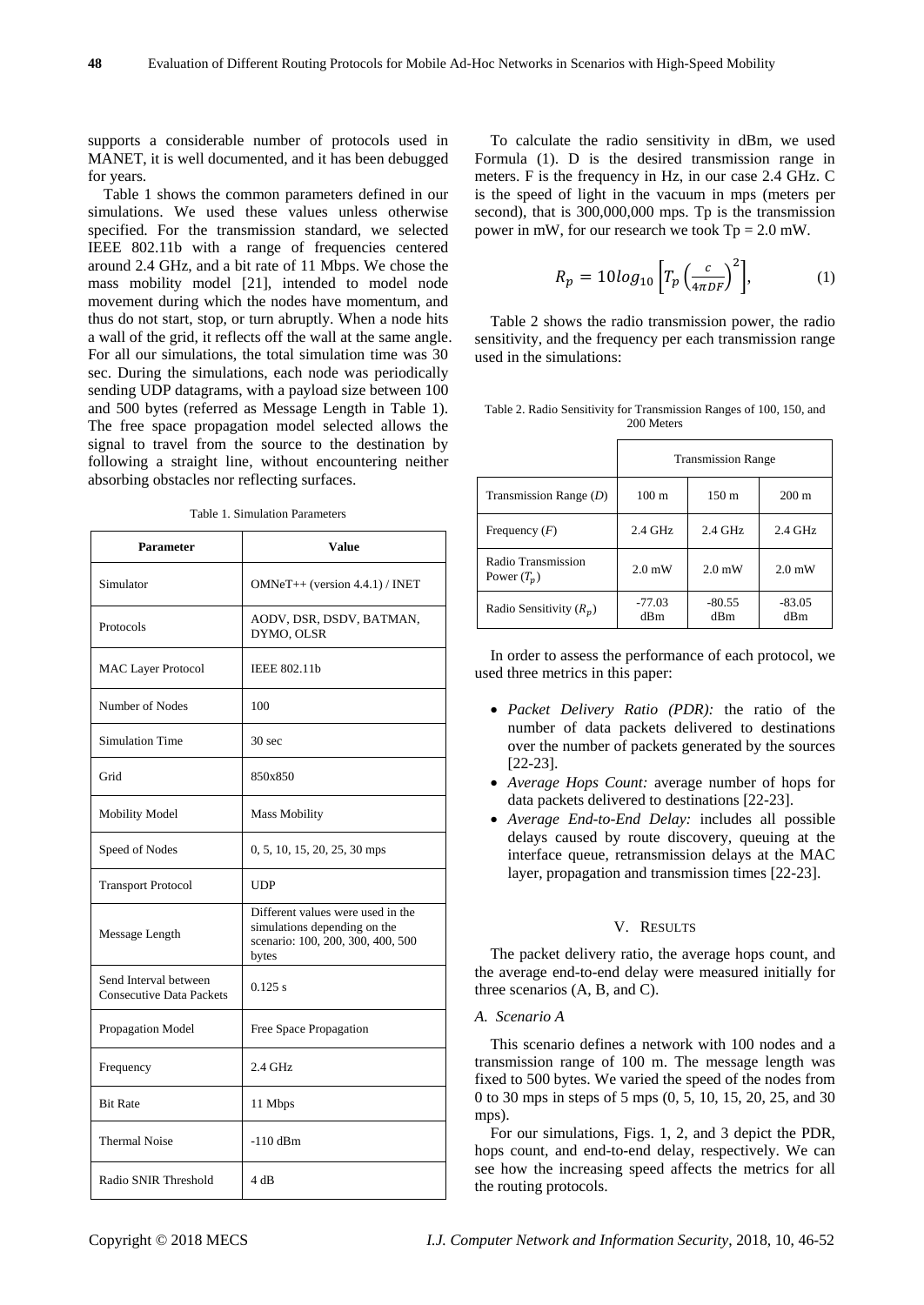

Fig.1. PDR vs Node Speed - 100 Nodes - Transmission Range 100 m



Fig.2. Average Hops Count vs Node Speed - 100 Nodes - Transmission Range 100 m



Fig.3. Average end-to-end delay vs node speed - 100 nodes transmission range 100 m

## *B. Scenario B*

This scenario defines a network with 100 nodes and a transmission range of 150 m. The message length was fixed to 500 bytes. We varied the speed of the nodes from 0 to 30 mps in steps of 5 mps.

Figs. 4, 5, and 6 show the PDR, hops count, and endto-end delay, respectively, for our simulations. As can be observed, a better performance of the network is obtained when compared with the previous scenario due to the extended transmission range.



Fig.4. PDR vs Node Speed - 100 Nodes - Transmission Range 150 m



Fig.5. Average Hops Count Vs Node Speed - 100 Nodes - Transmission Range 150 m



Fig.6. Average End-to-end Delay vs Node Speed - 100 Nodes - Transmission Range 150 m

## *C. Scenario C*

This scenario defines a network with 100 nodes and a transmission range of 200 m. The message length was fixed to 500 bytes. We varied the speed of the nodes from 0 to 30 mps in steps of 5 mps.

Figs. 7, 8 and 9 depict the PDR, hops count, and endto-end delay, respectively, for our simulations. When increasing the transmission range from 150 m to 200 m, the PDR and hops count metrics do not have a better performance. Also, it is worth to notice that the end-toend delay has been incremented.



Fig.7. PDR vs Node Speed - 100 Nodes - Transmission Range 200 m



Fig.8. Average Hops Count vs Node Speed - 100 Nodes - Transmission Range 200 m



Fig.9. Average End-to-end Delay vs Node Speed - 100 Nodes - Transmission Range 200 m

In order to measure the impact of the message length and the send interval on the performance of each protocol in the network, we simulated two additional scenarios (D and E).

## *D. Scenario D*

This scenario defines a network with 100 nodes, a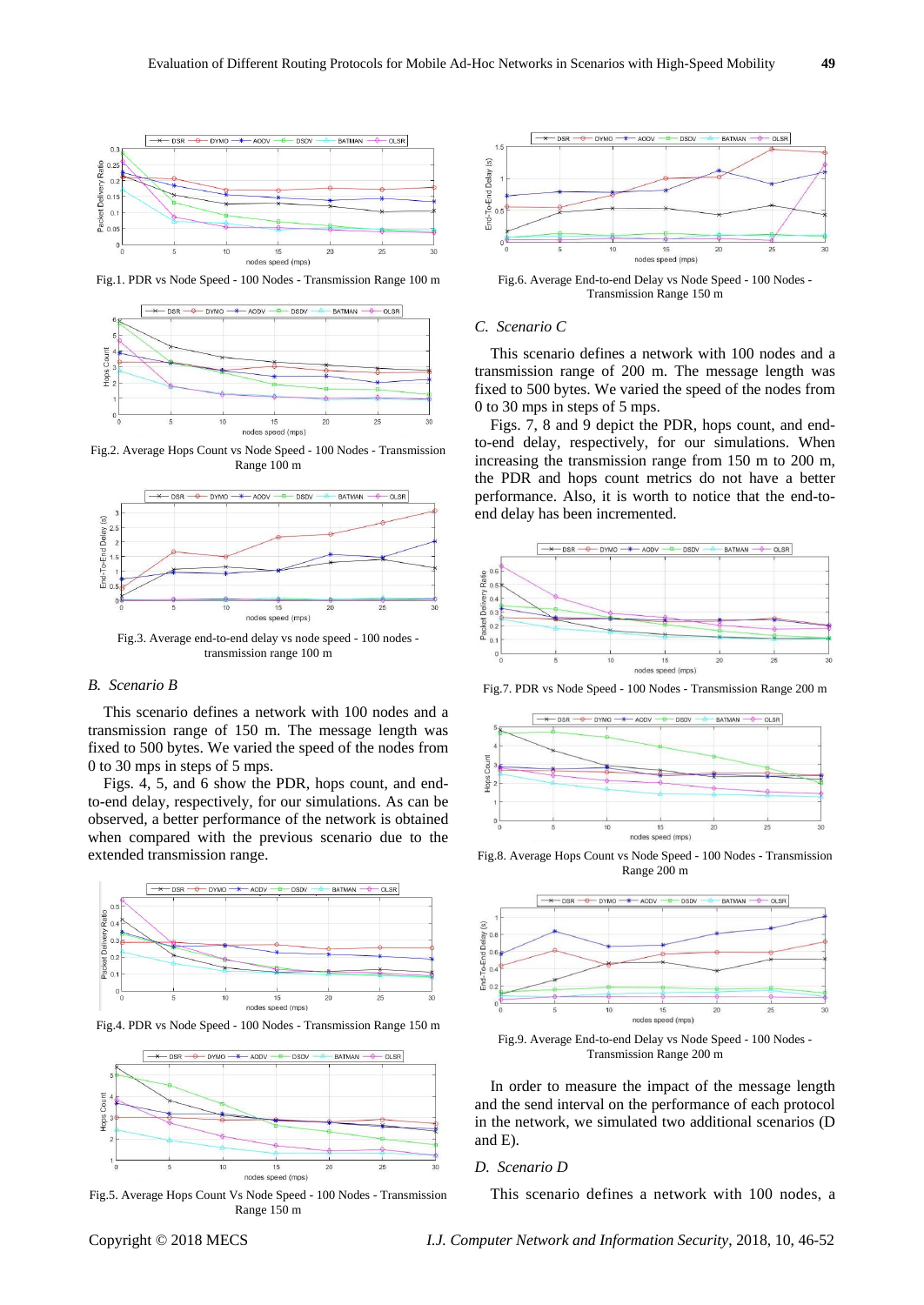speed of 25 mps for the nodes, and a transmission range of 100 m. The message length was varied from 100 to 500 bytes in steps of 100 bytes (100, 200, 300, 400, and 500 bytes). The message interval was fixed to 1 s.

Figs. 10, 11, and 12 depict the PDR, hops count, and end-to-end delay, respectively, for our simulations. For the three metrics (PDR, hops count, and end-to-end delay), the variation in message length from 100 to 500 bytes has no impact on the performance.



Fig.10. PDR vs Message Length - 100 Nodes - Transmission Range 100 m - Nodes Speed 25 mps - Send Interval 1 s



Fig.11. Average Hops Count vs Message Length - 100 Nodes - Transmission Range 100 m - Nodes Speed 25 mps - Send Interval 1 s



Fig.12. Average End-to-end delay vs Message Length - 100 Nodes - Transmission Range 100 m - Nodes Speed 25 mps - Send Interval 1 s

## *E. Scenario E*

This scenario defines a network with 100 nodes, a speed of 25 mps for the nodes, a transmission range of 100 m, and a message length of 500 bytes. The send interval was changed from 0.1 s to 1 s in steps of 0.125 s.



Fig.13. PDR vs send Interval - 100 Nodes - Transmission Range 100 m - Nodes Speed 25 mps - Message Length 500 bytes



Fig.14. Average Hops Count vs send Interval - 100 Nodes - Transmission Range 100 m - Nodes Speed 25 mps - Message Length 500 bytes



Fig.15. Average End-to-end delay vs send Interval - 100 Nodes - Transmission Range 100 m - Nodes Speed 25 mps - Message Length 500 bytes

Figs. 13, 14, and 15 show the PDR, hops count, and end-to-end delay, respectively, for our simulations. The simulations show that incrementing the send interval from 0.1 s to 1 s tends to improve very slightly the PDR (compare with Fig. 1) and hops count (compare with Fig. 2). The end-to-end delay is not affected (compare with Fig. 3).

### VI. CONCLUSIONS AND FUTURE WORK

This paper analyzed the performance of proactive and reactive routing protocols using the IEEE 802.11 standard in scenarios with high speed mobility. We varied several parameters in our simulations, such as the nodes speed, transmission range, messages length, and send interval.

From scenarios A, B, and C, we can conclude that the OLSR and BATMAN proactive protocols present better values for the end-to-end delay and hops count, than the other studied protocols. The AODV, DSR, and DYMO reactive routing protocols perform very well for PDR. A particular situation is happening with DSDV, which has the worst values for the hops count in all the cases. DYMO and AODV present the poorest results for the end-to-end delay in all scenarios.

According to our simulations, the network performance is improved when the radio transmission range is extended from 100 m to 200 m.

When the speed is increased, DSDV, BATMAN, and OLSR are barely affected, maintaining their end-to-end delay values almost constant. It is not the case for DYMO, DSR, and AODV, where the end-to-end delay deteriorates as the speed increases. For all the protocols, the speed factor affects the PDR and hops count, decreasing the efficiency.

In scenario D, varying the message length from 100 to 500 bytes did not affect notoriously the network performance.

In scenario E, as the send interval is increased (the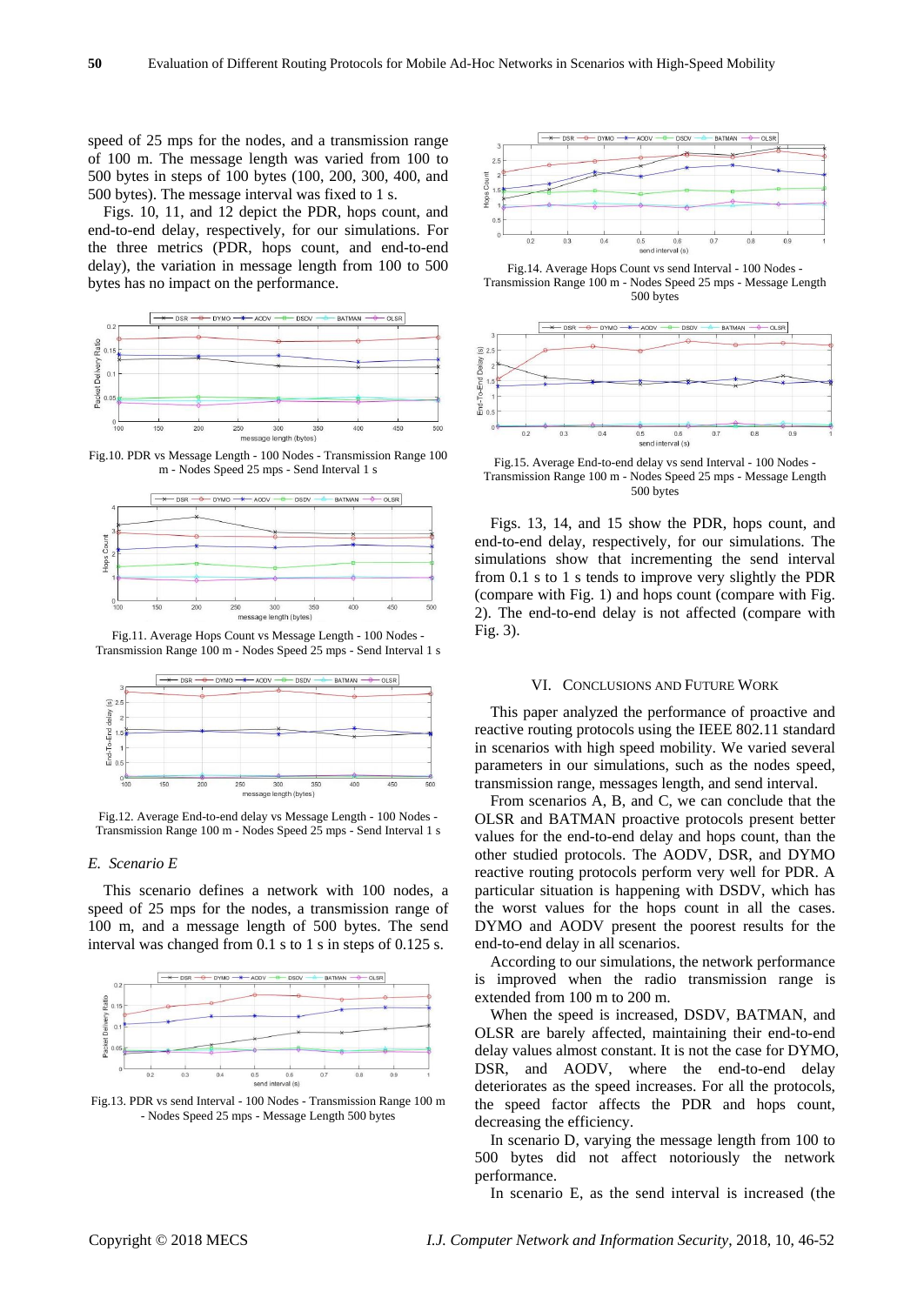period of time between sending two consecutive datagrams), the performance of the PDR is getting better. This is an expected behavior since the load over the network is reduced. According to our simulations, the variation of the send interval from 0.1 s to 1 s barely affected the end-to-end delay.

As future work, we propose to further increase the number of nodes and their speed to evaluate how performance metrics are affected in each routing protocol. Additionally, we plan to include the bio-inspired routing protocols in our scenarios in order to compare their performance with proactive and reactive protocols.

#### **REFERENCES**

- [1] M. Bheemalingaiah, M. Naidu, D. Rao, and G. Varaprasad, Energy Aware Node Disjoint Multipath Routing in Mobile Ad Hoc Network, Journal of Theoretical and Applied Information Technology, Vol. 5, No. 4, pp. 416-431, 2009.
- [2] A. Penttinen, Research on Ad Hoc Networking: Current Activity and Future Directions. Networking Laboratory, Helsinki University of Technology, Finland, pp. 1-10, 2015.
- [3] K. Rakesh and D. Mayank, A Comparative Study of Various Routing Protocols in VANET. International Journal of Computer Science Issues, Vol. 8, No. 1, pp. 643-648, July 2011.
- [4] R. Gupta and H. Aggarwal, Network Density based Analysis of MANET Routing Protocols, International Journal of Computer Applications, Vol. 77, No. 10, pp. 33-39, September 2013.
- [5] T. Chamberlain, Learning OMNeT++, Packt Publishing, September 2013.
- [6] Y. Saadi, S. Kafhali, A. Haqiq, and B. Nassereddine, Simulation Analysis of Routing Protocols using Manhattan Grid Mobility Model in MANET, International Journal of Computer Applications, Vol. 15, No. 23, pp. 24-30, May 2012.
- [7] G. Shankara, E. Jagadeeswararao, U. Jyothsna Priyanka, and T. Indira Proya Darsini, Performance Analysis of MANET Routing Protocols – DSDV, DSR, AODV, AOMDV using ns-2, Global Journal of Computer Science and Technology, Vol. 15, No. 6, pp. 9-18, 2015.
- [8] P. Gite and S. Thakur, Comparative Study and Simulation Based Analysis of MANET Routing Protocols Using ns-2, International Journal of Emerging Science and Engineering, Vol. 2, No. 3, pp. 29-33, January 2013.
- [9] W. Mumtaz and B. Niaz, Performance Evaluation of Ad Hoc Routing Protocols through NCTUns 6.0, International Journal of Computer Applications, Vol. 19, No. 5, pp. 1-4, April 2011.
- [10] S. Goel and N. Goyal, MANET: Simulation Analysis and Performance Evaluation of Routing Protocol Using ns-3, International Journal of Advanced Research in Computer Science and Software Engineering, Vol. 7, No. 4, April 2017.
- [11] D. Geetike and S. Tyagi, Performance Analysis of various Routing Protocols in Mobile Ad-Hoc Networks, International Journal of Applied Engineering Research, Vol. 13, No. 10, pp. 7378-7382, 2018.
- [12] M. Shaffatul, A. Riaz, and M. Tarique, Performance Analysis of the Routing Protocols for Video Streaming over Mobile Ad Hoc Networks, International Journal of Computer Networks & Communication, Vol. 4, No. 3,

pp. 133-150, May 2012.

- [13] N. Vetrivelan and A. Reddy, Performance Analysis of Three Routing Protocols for Varying MANET Size, In Proceeding of the 2008 International Multiconference of Engineers and Computer Scientists, Vol. II, Hong Kong March 2008.
- [14] T. Issariyakul and E. Hossain, Introduction to Network Simulator ns-2, Second Edition, Springer, December 2012.
- [15] J. Burbank, An Introduction to Network Simulator 3, First Edition, Wiley-IEEE Press, March 2018.
- [16] S. Agrawal, S. Jain, and S. Sharma, A Survey of Routing Attacks and Security Measures in Mobile Ad-Hoc Networks, Journal of Computing, Vol. 3, No. 1, pp. 41-48, January 2011.
- [17] A. Sharma and N. Rajagopalan, A Comparative Study of BATMAN and OLSR Routing Protocols for MANETs, International Journal of Advanced Trends in Computer Science and Engineering, Vol. 2, No. 5, pp. 13-17, India, 2013.
- [18] V. Bhat and P. Shah, Performance Comparison of Ad-Hoc VANET Routing Algorithms, International Journal of Computational Engineering & Management, Vol. 15, No. 2, pp. 13-19, March 2012.
- [19] J. Train and S. Savita, Analysis of OLSR, DSR, DYMO Routing Protocols in Mobile Ad-Hoc Networks using OMNeT++ Simulation, Global Journal of Computer Science and Technology: Network, Web & Security, Vol. 14, No. 1, pp. 7-10, 2014.
- [20] E. Gamess and C. Veracoechea, A Comparative Analysis of Network Simulation Tools, In Proceedings of the 2010 International Conference on Modeling, Simulation and Visualization Methods (MSV'10), Las Vegas, Nevada, USA, July 2010.
- [21] T. Camp, J. Boleng, and V. Davies, A Survey of Mobility Models for Ad Hoc Network Research, Wireless Communication & Mobile Computing. Vol. 2, No. 5, pp. 483-502, 2002.
- [22] E. Gamess, L. Acosta, and D. Hernández. Analyzing Routing Protocol Performance versus Bitrate in Vehicular Networks. In proceedings of the IEEE Global Information Infrastructure and Networking Symposium 2012 (GIIS 2012), Choroni, Venezuela, December 2012.
- [23] E. Gamess and M. Chachati. Analyzing Routing Protocol Performance with NCTUns for Vehicular Networks. Indian Journal of Science & Technology, Vol. 7, No. 9, pp. 1391-1402, September 2014.

## **Authors' Profiles**



**Antonio Russoniello** received a title in Electrical Engineer with a major in Telecommunications from the Central University of Venezuela, in 1996. Since them, he has been working in the telecommunication industry. Currently, he is a master student and a professor of Computer Science in the School of

Computing, at the Central University of Venezuela. His research interest includes WSNs (Wireless Sensor Networks), IoT (Internet-of-Things), and Blockchain's applications.